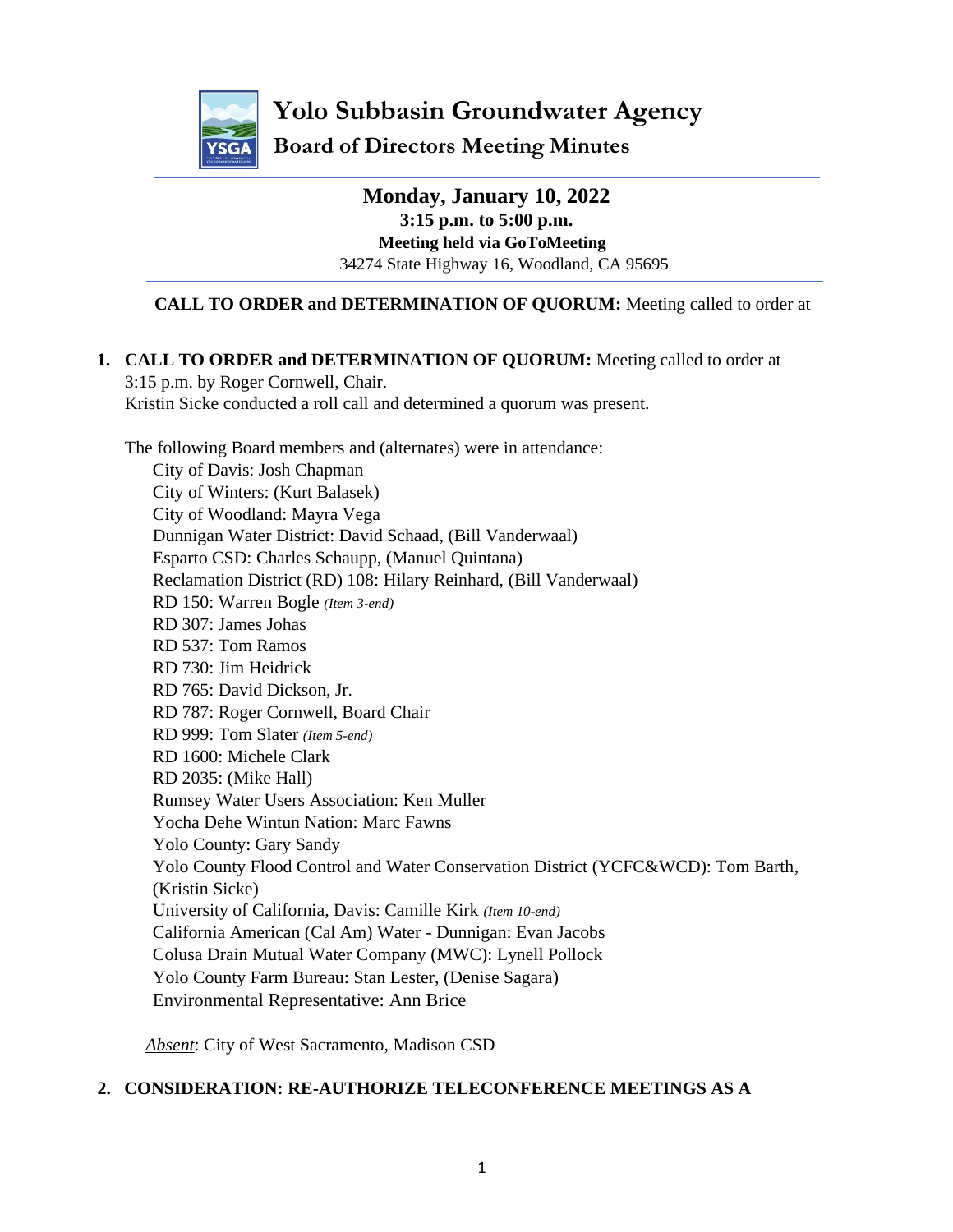#### **RESULT OF THE COVID-19 EMERGENCY**

*Action:* The Board 1) find that, as a result of the COVID-19 emergency, meeting in person would present imminent risks to the health and safety of attendees, and 2) hold meetings by teleconference as authorized by subdivision (e)(1)(C) of Section 54953 of the Government Code.

*Motion:* Dunnigan Water District

*Second:* Yolo County

*Discussion:* No further discussion.

*Vote:* Unanimously approved (roll call attached).

### **3. ADDING ITEMS TO THE POSTED AGENDA:** Item 7 will not occur due to a scheduling conflict.

**4. PUBLIC FORUM:** No public comments.

### **5. CONSIDERATION: CONSENT ITEMS**

- a. Approved the minutes of the November 15, 2021 Board of Directors meeting.
- b. Received Fiscal Year 2021-2022 Financial Statements: November 1, 2021 January 7, 2022
- c. Received minutes of Executive Committee: November 8, 2021

*Action:* Approve all consent items as presented. *Motion:* Dunnigan Water District *Second:* Colusa Drain MWC *Discussion:* No further discussion *Vote:* Unanimously approved (roll call attached).

### **6. UPDATE ON WATER LEGISLATION, REGULATORY & DELTA ISSUES,**

*Gary Link, Northern California Water Association:* Last year, the state budget set aside \$370 million for groundwater. This year, there will be \$60 million from last year's budget and another \$60 million for 2023-24. The governor recently announced his budget for this year, which includes roughly \$650 million in fire prevention efforts and an additional \$750 million for drought response.

### **7. CALIFORNIA DEPARTMENT OF WATER RESOURCES UPDATE**: No update.

### **8. REPORT OF THE CHAIR AND EXECUTIVE OFFICER**

*Kristin Sicke, YSGA Executive Officer:* Kristin provided an overview of the Executive Officer Report provided with the agenda package. A real-time unit has been installed at the Yolo Fire District to measure groundwater levels for Cacheville CSD. Countywide groundwater levels are lower than last year but above 2015 values. The *Drought Contingency Planning Committee* is working to develop a *Groundwater Communications Plan* clarifying the duties of the YSGA and the County with respect to groundwater.

### **9. WATER CONDITIONS UPDATE, Member Agency Roundtable**

*a. Update from the WRA TC Ad Hoc Drought Task Force Committee:* Groundwater levels in the three CSDs are recovering. Wild Wings CSA is recovering but levels are still 30 feet below last